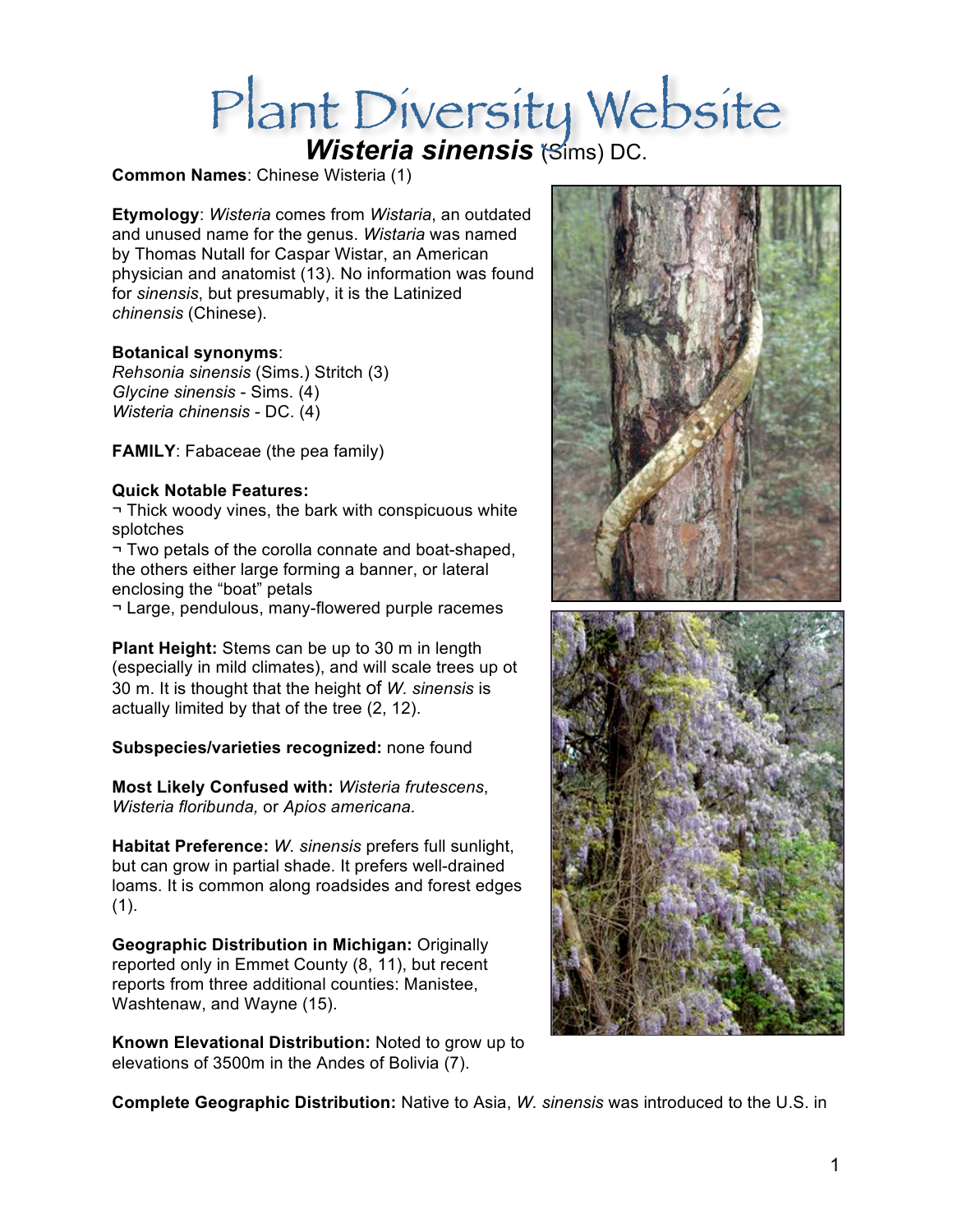the early 1800s. It is now found in AL, AR, CT, FL, GA, IL, IA, KY, LA, MD, MA, MI, MS, NY, NC, PA, SC, TN, TX, VT, VA, WV, and Washington, D.C.

**Vegetative Plant Description:** This perennial plant has woody stems, each growing to 1m in diameter. The bark is brown with distinct white splotches. At each leaf node, there is a stipule approximately 5mm long; it sheds in the early stages of the leaf/stem development. The leaves are pinnately compound, up to 25cm long, and arranged alternately along the stem. They are 23-26cm long and 7- 11cm wide, borne on a 3-5cm long petiole. Each leaf has 7-13 obovate to ovate leaflets (including a terminal leaflet). The leaflets are arranged oppositely along the rachis; they have wavy, entire margins and acuminate tips (2, 3, 5). Each leaflet is 3-7.5cm long and 2.1-3.3cm wide. Petiolules are 2-3mm long. The young leaflets are densely pubescent, but are glabrous to short-pubescent when mature (2, 3, 4, 5, 6, 7, 13).

**Climbing Mechanism**: *W. sinensis* climbs sinistrally, with its stem apex (1). Note that sinistral climbing is relatively rare among flowering plant species, and the closely related *W. floribunda* twines dextrally!

**Flower Description:** The flowers are blue, purple, light pink or white and borne in a pendulous raceme. This raceme can be more than 30 cm long, although it is usually 15-20cm long and 8-10cm in diameter. The flower is 5 merous and perfect, borne on a 1.8-2mm long pedicel. The calyx is 5mm in diameter and densely pubescent with unequal sepals. The calyx is bilabiate (bilaterally symmetrical). The tube of the flower is 3 mm long and nearly that broad. The petals are 2.3-2.6cm long and often have a yellow crest near the base. "Wing petals", that is, the lateral petals in the flower, are clawed and have a triangular auricle at their base, 0.8-1mm long. The ovary is superior, finely pubescent, and supported by a stipe. The





flower has ten stamens, nine of which are united by their filaments, the remaining stamen free (3, 5, 7, 10, 13).

**Flowering Time:** In Illinois, it flowers from April to May. The flowers toward the top of the raceme will open first (3, 13). It should be noted that "*Wisterias* often disappoint by not flowering for many years" (12). When they do flower, it is "before the leaves are fully expanded" (10). In severe climates, the buds may be killed by winter cold. In this case, *Wisteria* will produce a much-reduced crop of flowers in late summer on the year's new growth (12).

**Pollinator:** In Michigan all individuals of *W. sinensis* may be sterile (11).

**Fruit Type and Description:** The fruit is a finely pubescent striated brown legume, 10-15cm in length, narrow near the base with some constrictions and two to four seeds per fruit (2, 6).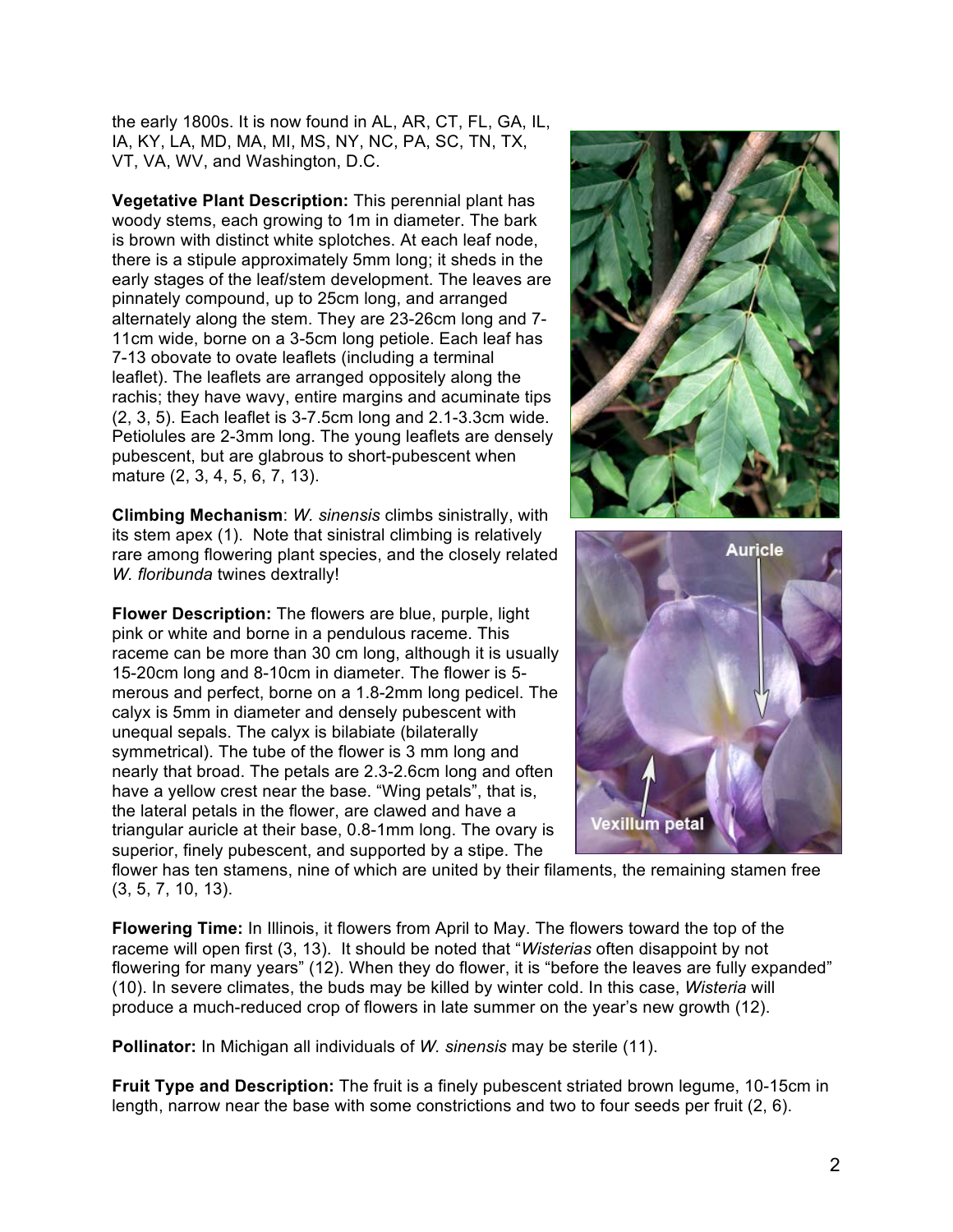**Seed Description:** The seed is orbicular and 10-15mm in diameter. It is unwinged and has a subapical funicular attachment. The seed surface is glabrous and slightly wrinkled (6).



**Dispersal Syndrome:** "In all extant species of *Wisteria*, the mature fruits burst open explosively, expelling the seeds" (6). However, the seed is unwinged and glabrous, so it is unlikely that dispersal is subsequently aided by wind. Vegetative reproduction is the main reproductive method of *W. sinensis.* Stolons develop roots and facilitate vegetative propagation (2, 6,12).

**Distinguished by**: According to Voss (11), the petioles and petiolules of *W. sinensis* are a bit longer than those of *W. frutescens.* Furthermore, *W. frutescens* has a glabrous ovary and glabrous fruits, as well as club-shaped glands on its pedicels and calyx. *W. floribunda* may be distinguished by its leaflets: there are more per petiole, and young leaves are reddish. The bark of *W. floribunda* is more of a chalky gray. The most obvious difference, however, is that while *W. sinensis* twines dextrally, *W. floribunda* twines sinistrally. *Apios americana* may be differentiated from *Wisteria* by its pubescent petioles and leaf veins (it is pubescent on both top and bottom). Furthermore, the

completely herbaceous *Apios* usually has cream-colored flowers.

**Other members of the family in Michigan [number species]:** *Wisteria* (1), *Amorpha* (2), *Amphicarpaea* (1), *Anthyllis* (1), *Apios* (1), *Astragalus* (3), *Baptisia* (4), *Caragana* (1), *Cercis* (1), *Chamaecrista* (2), *Cladrastis* (1), *Colutea* (1), *Crotalaria* (1), *Cytisus* (1), *Dalea* (1), *Desmodium*  (12), *Genista* (1), *Gleditsia* (1), *Glycine* (1), *Gymnocladus* (1), *Hedysarum* (1), *Kummerowia* (1), *Lathyrus* (10), *Lespedeza* (13), *Lotus* (1), *Lupinus* (2), *Melilotus* (2), *Mimosa* (1), *Orbexilum* (1), *Phaseolus* (2), *Pisum* (1), *Pueraria* (1), *Robinia* (3), *Securigera* (1), *Senna* (1), *Strophostyles* (1), *Tephrosia* (1), *Trifolium* (9), *Vicia* (8), *Vigna* (1) [8].

**Ethnobotanical Uses:** The raw seeds of all *Wisteria* are poisonous. When cooked, however, the seed can be eaten. The flowers can be cooked and made into fritters. They can also be made into a tea. A fiber from the stem has been used in papermaking (4).

**Phylogenetic Information**: The Fabaceae is the primary family in the order Fabales, making up a majority of the species. Within the Fabales, Fabaceae is closely related to Polygalaceae and more distantly related to Quillajaceae and Surianaceae. The Fabales, Rosales, Cucurbitales, and Fagales are closely related within the Eurosids I, and a notable characteristic of the species within these orders is their ability to fix nitrogen. The Eurosids I are within the Eudicots clade.

There is also weak support for a relation between Fabaceae and Zygophyllaceae, a family in the Zygophyllales, which is in turn within the Eurosids I (9).

### **Interesting Quotation or Other Interesting Factoid not inserted above:**

- *Wisteria* vines can live > 50 years and destroy sizable areas of forest. The stems strangle native shrubs and trees, and in killing them, open up the canopy and allow more light to the forest floor. This favors the aggressive nature of the plant, which can form thickets "so dense that little else grows" (1).

- Recent molecular genetic studies indicate that *W. sinensis* has a high probability of hybridizing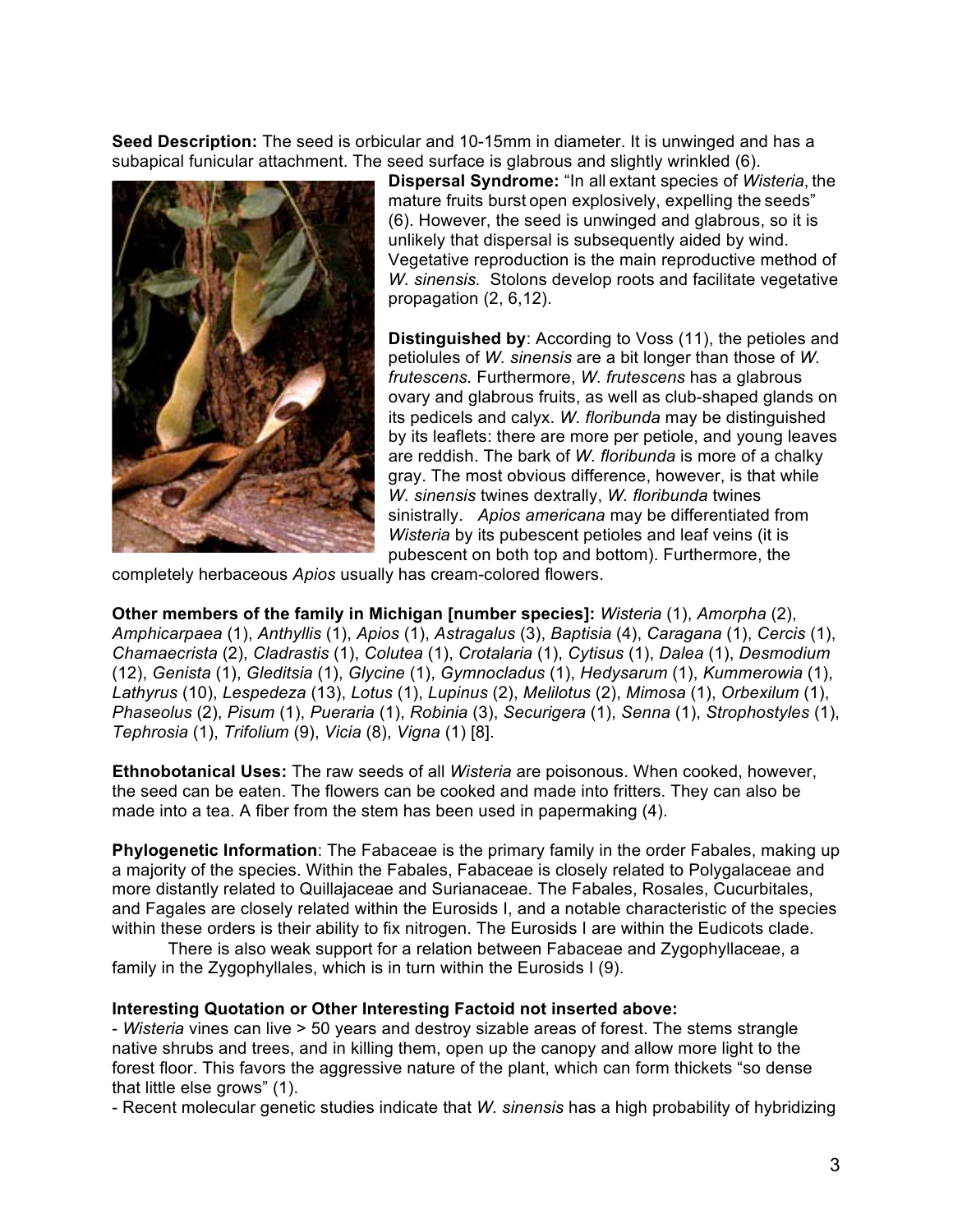with not only the Japanese Wisteria (*W. floribunda*), but also native species (14). - Like most other members of Fabaceae, *Wisteria* is nitrogen-fixing (9).

# **Literature and websites cited:**

- 1) USDA's Weed of the Week, 2004-2007. Last modified: February 2006. http://www.na.fs.fed.us/fhp/invasive\_plants/weeds/exotic-wisterias.pdf
- 2) http://www.nps.gov/plants/alien/fact/wist1.htm
- 3) Iverson, L.R., D. Ketzner, and J. Karnes. 1999 2007. Illinois Plant Information Network: Illinois Natural History Survey & USDA Forest Service. http://www.fs.fed.us/ne/delaware/ilpin/ilpin.html.
- 4) Plants For A Future, 1996-2003. Last modified: June 2004. http://www.pfaf.org/database/plants.php?Wisteria+sinensis
- 5) http://www.texasinvasives.org/Invasives\_Database/Results/Detail.asp?Symbol=WISI
- 6) Wang, Q., D.L. Dilcher, X.Y. Zhu, L.Y. Zhou, and T.A. Lott 2006. Fruits and leaflets of *Wisteria* (Leguminosae, Papilionoideae) from the Miocene of Shandong Province, eastern China. *International Journal of Plant Sciences* 167(5):1061-1074.
- 7) MOBOT's eFlora's website. http://www.efloras.org/florataxon.aspx?flora\_id=5&taxon\_id=200012368
- 8) The PLANTS Database: USDA, NRCS, 1991-2007. http://plants.usda.gov/java/profile?symbol=WISI
- 9) Stevens, P.F. 2001- 2006. Angiosperm Phylogeny Website, Last modified: January 2007. http://www.mobot.org/MOBOT/research/APweb/
- 10) Gleason, H.A. 1963. *Illustrated Flora of the Northeastern United States and Adjacent Canada.* New York City, New York, USA: The New York Botanical Garden.
- 11) Voss, E.G. 1996. *Michigan Flora: Dicots Concluded.* Cranbrook Institute of Science: Bloomfield Hills, Michigan.
- 12) Seymour, E.L.D. 1946. *The New Garden Encyclopedia.* New York City, New York, USA: WM. H Wise & Co., Inc.
- 13) Radford, A.E., H.E. Ahles, and C.R. Bell. 1968. *Manual of the Vascular Flora of the Carolinas*. Chapel Hill, North Carolina, USA: The University of North Carolina Press.
- 14) Trusty, J.L., B.G. Lockaby, W.C. Zipperer and L.R. Goertzen 2008. Horticulture, hybrid cultivars and exotic plant invasion: a case study of *Wisteria* (Fabaceae). Botanical Journal of the Linnean Society 158:593-601.
- 15) *Michigan Flora Online*. A.A. Reznicek, E.G. Voss, & B.S. Walters. February 2011. University of Michigan. Web. February 7, 2014. http://michiganflora.net/species.aspx?id=1370.

# **Image Credits (all used with permission):**

- 1) Tree with twining stem: copyright Chris Evans, River to River CWMA, Bugwood.org. UGA 1380453
- 2) Plant in flower: copyright Chris Evans, River to River CWMA, Bugwood.org. UGA 2188059
- 3) Image of leaves copyright James H. Miller, USDA Forest Service, United States. UGA UGA 2307174
- 4) Image of flower close-up copyright Chris Evans, River to River CWMA, Bugwood.org. UGA 1119501 (annotation by Plant Diversity Website)
- 5) The image of the fruits and seeds is courtesy Ted Bodner @ USDA-NRCS PLANTS Database / Miller, J.H. and K.V. Miller. 2005. Forest plants of the southeast and their wildlife uses. University of Georgia Press, Athens.

**PRIMARY AUTHOR:** ReBecca Sonday with final editing by Robyn J. Burnham © Robyn J. Burnham